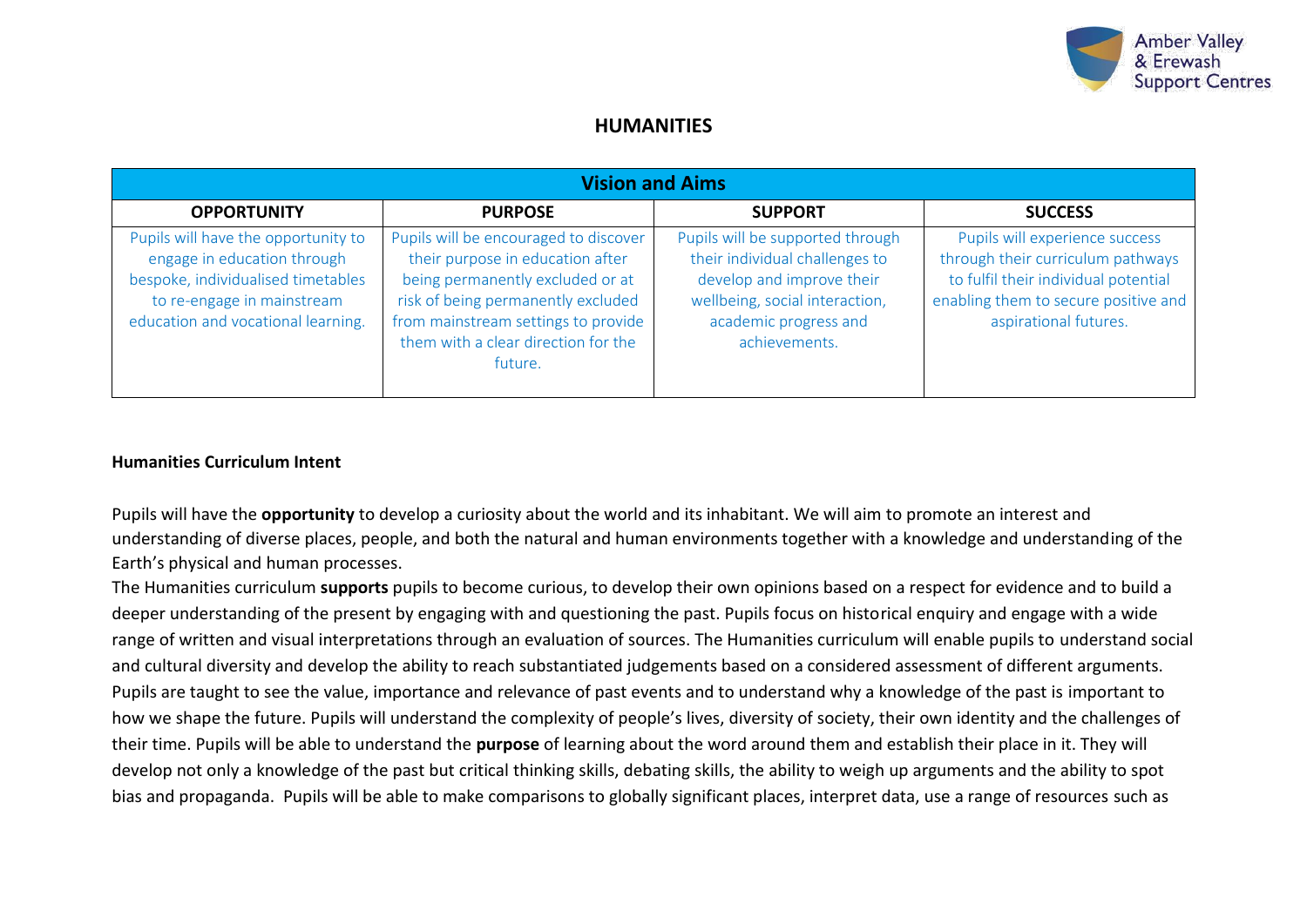

maps, diagrams and aerial photographs and communicate data in a variety of ways. Our aim is to stimulate curiosity and wonder in the world as we prepare them for life in a diverse, modern society.

Pupils gain knowledge of a range of religions and world views so that they can describe, analyse and explain a range of beliefs and practices. We aim for pupils to recognise and appreciate diversity and be able to express ideas and insights on the significance and impact of religion and world views. Pupils will learn how to live respectfully, combat prejudice and promote discernment in a diverse community and wider world, preparing them for **success** in society and life-long learning. The curriculum equips pupils with the knowledge and skills to answer challenging questions. It enables pupils to ask deep and often searching questions about their own faiths and beliefs and opinions of others. The curriculum aims to develop responsibility and respect for all aspects of diversity, whether it be social, cultural and religious, and prepare pupils well for life in modern Britain.

## **Content**

Humanities content is shared in the long -term curriculum plan below. Content is divided across 6 academic terms for pupils who are site based with a 3 yearly rotation plan. Curriculum content is taken from elements of the National Curriculum. Humanities content is delivered via 3 core subjects

- 1. History
- 2. Geography
- 3. Religious Education

At the KS4 Sawley site, Geography is delivered as a GCSE. It is delivered across 3 units with embedded geographical skills:

**Living with the physical environment** Section A: The challenge of natural hazards) Section B: The living world Section C: Physical landscapes in the UK **Challenges in the human environment** Section A: Urban issues and challenges Section B: The changing economic world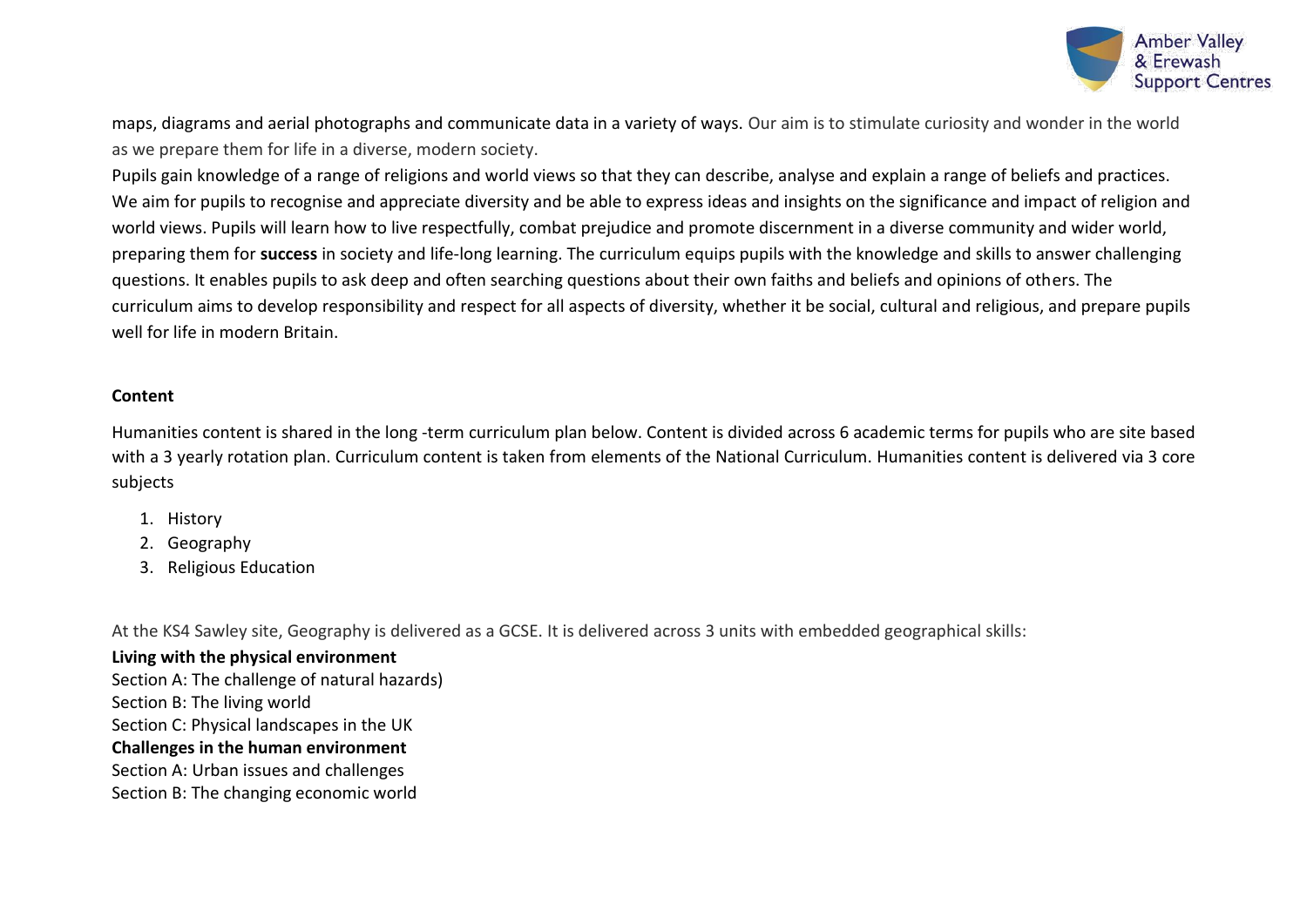

3.2.3 Section C: The challenge of resource management **Geographical applications** Section A: Issue evaluation Section B: Fieldwork

## **Implementation**

Delivery of Humanities occurs through our site based small classes. This allows pupils to learn in an appropriate environment and positively promotes engagement in learning. We encourage learning with flexible and bespoke **support** strategies identified per individual pupil in their 'pupil information pack'.

The sequencing of Humanities ensures that content is taught in a logical order so that pupils build on knowledge. When pupils transition between our academy sites they are able to transfer their knowledge and apply into different scenarios. All sites follow the long -term plans. KS2 and KS3 alternative between History and Geography each half term. RE themes are delivered each half term.

Some site based KS4 pupils may have the **opportunity** to study OCR entry level qualifications in History and/or Geography. KS4 pupils at the Sawley site have the **opportunity** to engage in GCSE Geography lessons depending on length of time on roll. The content is significant and pupils must be able to learn sufficient content in order to sit the exam. Pupils in the Alternative Provision Team do not study towards a Humanities qualification but have the **opportunity** to engage in vocational subjects as an alternative. Elements of the intent for Humanities will be embedded into various vocational qualifications which will be of benefit to enable them to function in society beyond year 11. Pupils will benefit from teamwork skills, evaluating different forms of evidence, developing their confidence to question and increasing their appreciation of the people around them. The skills developed will help pupils prepare for their Functional Skills qualifications by using transferable skills.

#### **Assessment**

Pupils are baseline assessed to ensure that they are set appropriate targets and work can be differentiated accordingly. Assessments are used as appropriate to each site to evidence progress towards targets to measure **success**. All pupils are assessed for progression in accordance with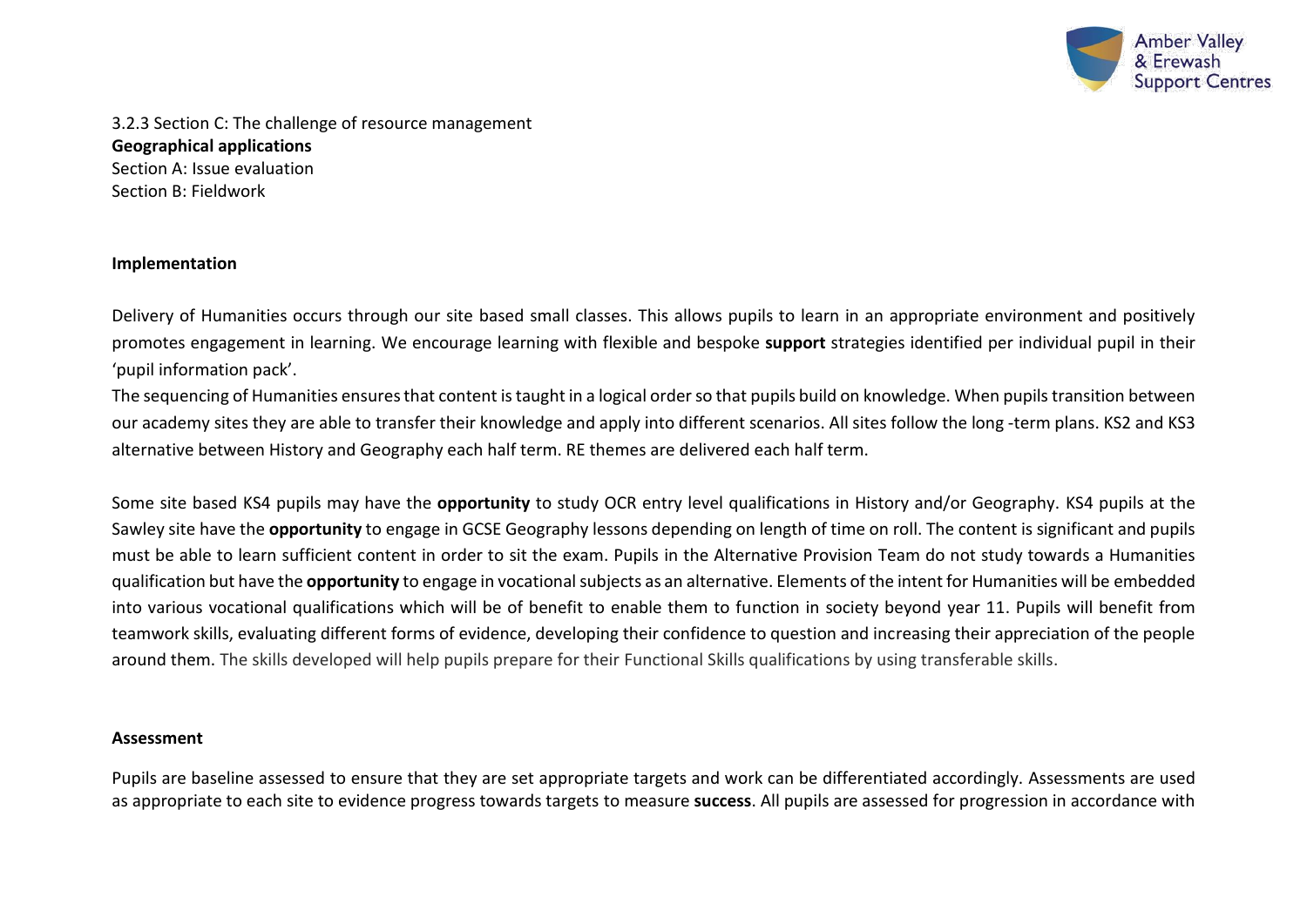

the whole academy bespoke assessment and tracking 14 Step Scale. All pupils will have a baseline and target set using the 14 Step Scales, regardless of site, age, ability or qualification being studied. This enables our academy to track progress in History, Geography and RE across all pupils who are studying these subjects and enables them to achieve individual **success** regardless of their starting point. This allows pupils to develop their confidence and self- esteem. Pupils are able to move between our academy sites if appropriate and we can continue to track knowledge and skill development through the 14 Step Tracking Scale.

Pupils are continually assessed on their grasp of content covered and outcomes are set each lesson to support or extend their understanding. Formative teacher assessment will take place during each Humanities lesson.

Summative assessments at the end of topics will be completed for all pupils not working towards formal qualifications. Summative assessment for KS4 pupils will be their formal GCSE Geography exam result or OCR Entry level qualification in History and/or Geography.

Pupils can be assessed using the following progress trackers:

- History
- Geography
- RE

## **Impact**

Pupils are able to experience progress through the bespoke **support** strategies implemented. We aim for all pupils to experience individual **success** in Humanities through individual target setting and use of high expectations.

All pupils are encouraged to make maximum progress whilst on roll with short term and long -term target setting through the 14 Step Scale. Long term aspirational targets are also set in terms of qualifications and the 14 Step Scale. Pupils will be encouraged to work towards the next level qualification where time allows.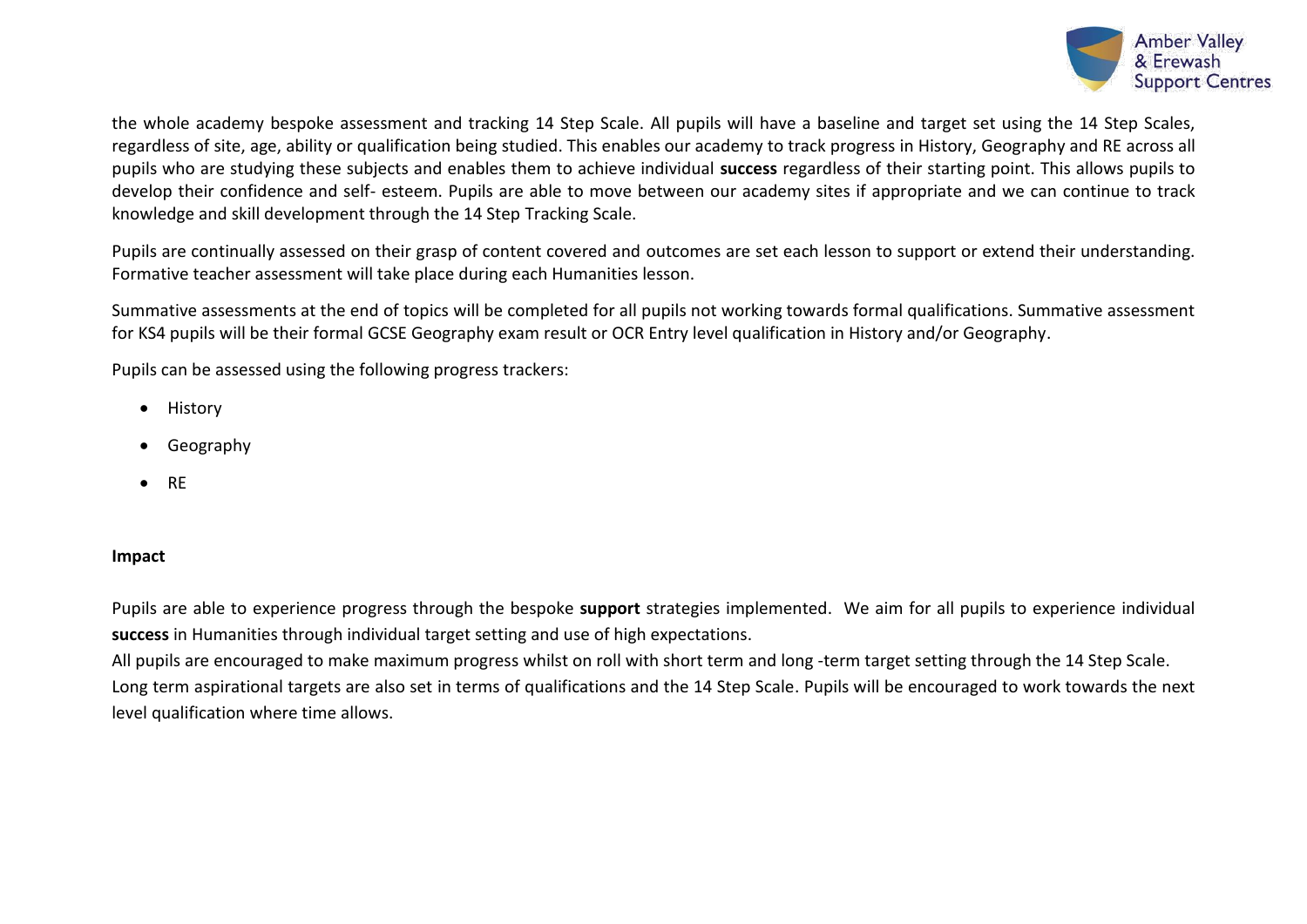

## **Career links with the Humanities Curriculum**

The long-term plan has a careers focus for each term which links the topic to related Humanities based careers (see below). Throughout the curriculum, there are opportunities to link their knowledge to 'real life' applications and build foundations for the next step. Teachers discuss what careers are available involving a particular subject. Progression pathways, next steps training and post-16 education **opportunities** are identified. Pupils are given opportunities to research career pathways and expand their knowledge of different careers. They are encouraged to be aspirational and are exposed to a wide variety of careers. Careers is delivered by both teachers and teaching assistants and is also embedded in the timetabled curriculum at each academy site.

| <b>HUMANITIES QUALIFICATION PATHWAYS</b> |               |               |               |                                     |                              |  |
|------------------------------------------|---------------|---------------|---------------|-------------------------------------|------------------------------|--|
|                                          | Entry Level 1 | Entry Level 2 | Entry Level 3 | Level 1                             | Level 2                      |  |
| Sawley site                              |               |               |               | <b>GCSE Geography</b><br>grades 1-3 | GCSE Geography<br>grades 4-9 |  |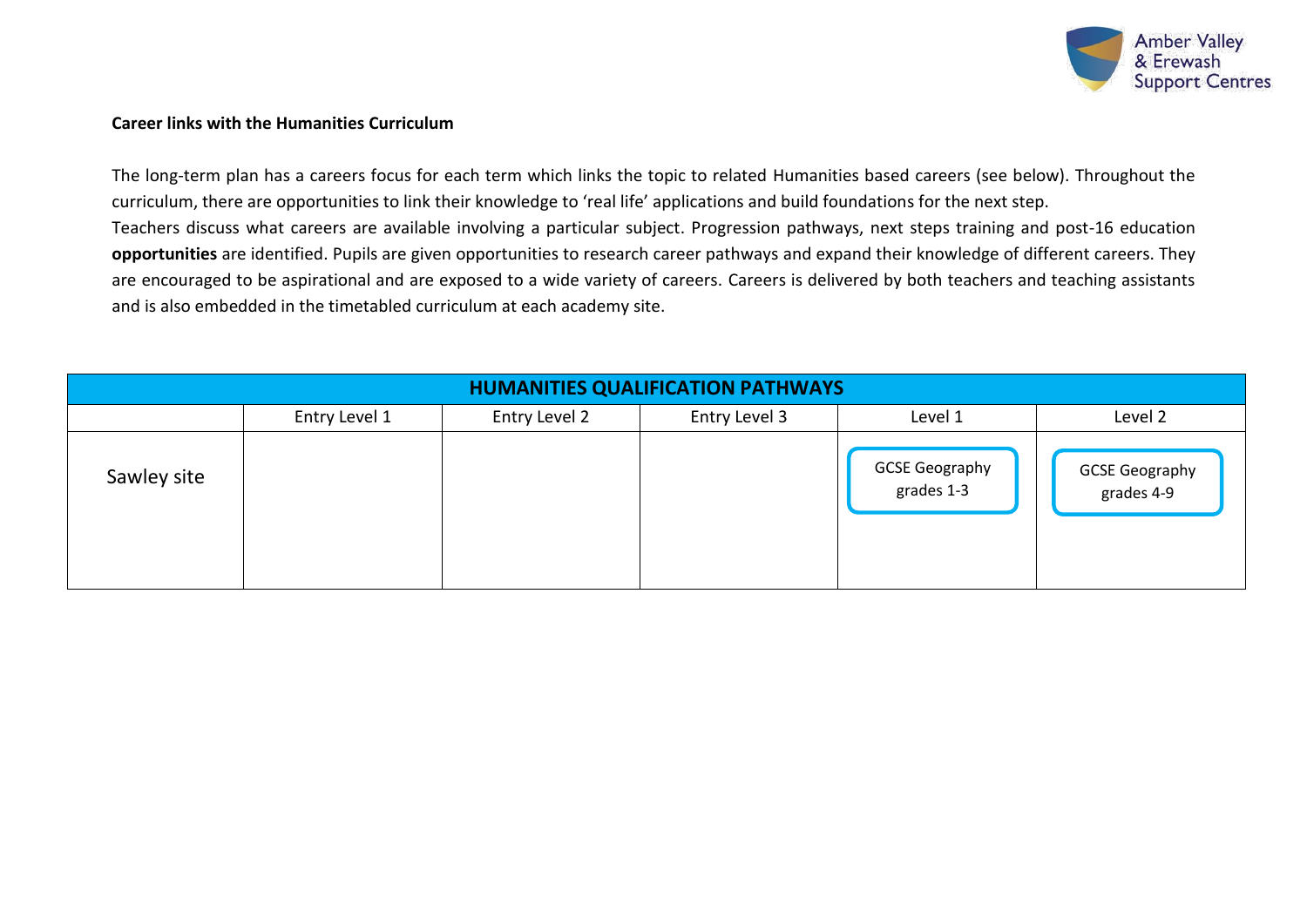

# **Long Term Plan – Year A Humanities 2021-2022**

| Autumn 1                          | <b>Autumn 2</b>                                                                              | Spring 1                             | <b>Spring 2</b>                              | Summer 1                  | <b>Summer 2</b>           |
|-----------------------------------|----------------------------------------------------------------------------------------------|--------------------------------------|----------------------------------------------|---------------------------|---------------------------|
|                                   |                                                                                              |                                      | <b>Whole Academy</b>                         |                           |                           |
| <b>Whole Academy</b>              |                                                                                              |                                      | Location of world                            |                           |                           |
| <b>What is history?</b> Why       | <b>Whole Academy</b>                                                                         | <b>Whole Academy</b>                 | countries, major cities                      | <b>Whole Academy</b>      | <b>Whole Academy</b>      |
| s history important?              | What is geography? What is                                                                   | How religion drove                   | Longitude and                                | <b>Britain's Cultural</b> | Case study and field      |
| Concept of past,                  | physical geography? What is                                                                  | change                               | latitude, equator, N&S                       | Change Under The          | work opportunity $- a$    |
| bresent and future-               | human geography?                                                                             |                                      | hemisphere, time                             | <b>Tudor Reign</b>        | comparison study          |
| prder/sort                        |                                                                                              |                                      | zones, Weather Water                         |                           |                           |
|                                   |                                                                                              |                                      | cycle                                        |                           |                           |
| KS2 History                       | KS2 Geography                                                                                | KS2 History                          | <b>KS2 Geography</b>                         | KS2 History               | <b>KS2 Geography</b>      |
| A study of what life              | Ilimates and Weather around Invaders and Settlers; kivers; understand and The Tudors and how |                                      |                                              |                           | $ndia (NEE) - a case$     |
| was like for children inhhe World |                                                                                              |                                      | Anglo-Saxons, Vikings lescribe key features, | England changed           | tudy, compare and         |
| he Victorian Era                  |                                                                                              | land The Roman                       | and use and how                              | under the reign of        | contrast to our local     |
|                                   | KS3 Geography                                                                                | Withdrawal                           | hese change over time lizabeth               |                           | area                      |
| KS3 History                       | <b>Extreme Weather and</b>                                                                   |                                      | ind through human                            |                           |                           |
| The British Empire,               | Climates, studying polar                                                                     | <b>KS3 History</b>                   | heglect                                      | <b>KS3 History</b>        | <b>S3 Geography</b>       |
| Nationalism and                   | weather and the change in                                                                    | The Middle ages. An                  |                                              | The Tudors including      | China (NEE)- a case       |
| mperialism                        | limate from the Ice Age to                                                                   | nvestigation into who KS3 Geography  |                                              | the impact of the         | tudy, compare and         |
|                                   | present including glaciation,                                                                | held the most power,                 | Rivers and Flooding                          | peasants' revolt and      | contrast our local        |
| <b>KS4 GCSE Geography</b>         | hydrology and coastal                                                                        | he monarchy or the                   | <b>KS4 GCSE Geography</b>                    | religious change          | area                      |
| River Landscapes in               | tlimates                                                                                     | hurch/religion                       | <b>Global and UK</b>                         | <b>KS4 GCSE Geography</b> |                           |
| the UK                            |                                                                                              |                                      | Resource                                     | Economic Futures in       | <b>KS4 GCSE Geography</b> |
| <b>River Valleys:</b>             | <b>KS4 GCSE Geography</b>                                                                    | <b>KS4 GCSE Geography</b>            | Management                                   | UК                        | Coastal Landscapes in     |
| changing shape as it              | <b>Weather Hazards</b>                                                                       | Ecosystems TFR & Hot Food, Water and |                                              | Changes in the UK         | the UK                    |
| flows downstream                  | Global Atmospheric                                                                           | Deserts                              | Energy                                       | Economy: causes,          | <b>Coastal Processes</b>  |
| Fluvial processes:                | <b>Circulation</b>                                                                           | Small & large scale                  | Energy: distribution,                        | impacts,                  | Weathering, mass          |
| erosion,                          | Tropical                                                                                     | ecosystems;                          | demand, factors                              | sustainability, and       | movement, erosion,        |
|                                   | Storms/Hurricanes/Typhoons                                                                   |                                      | affecting supply                             | improvements              | transportation            |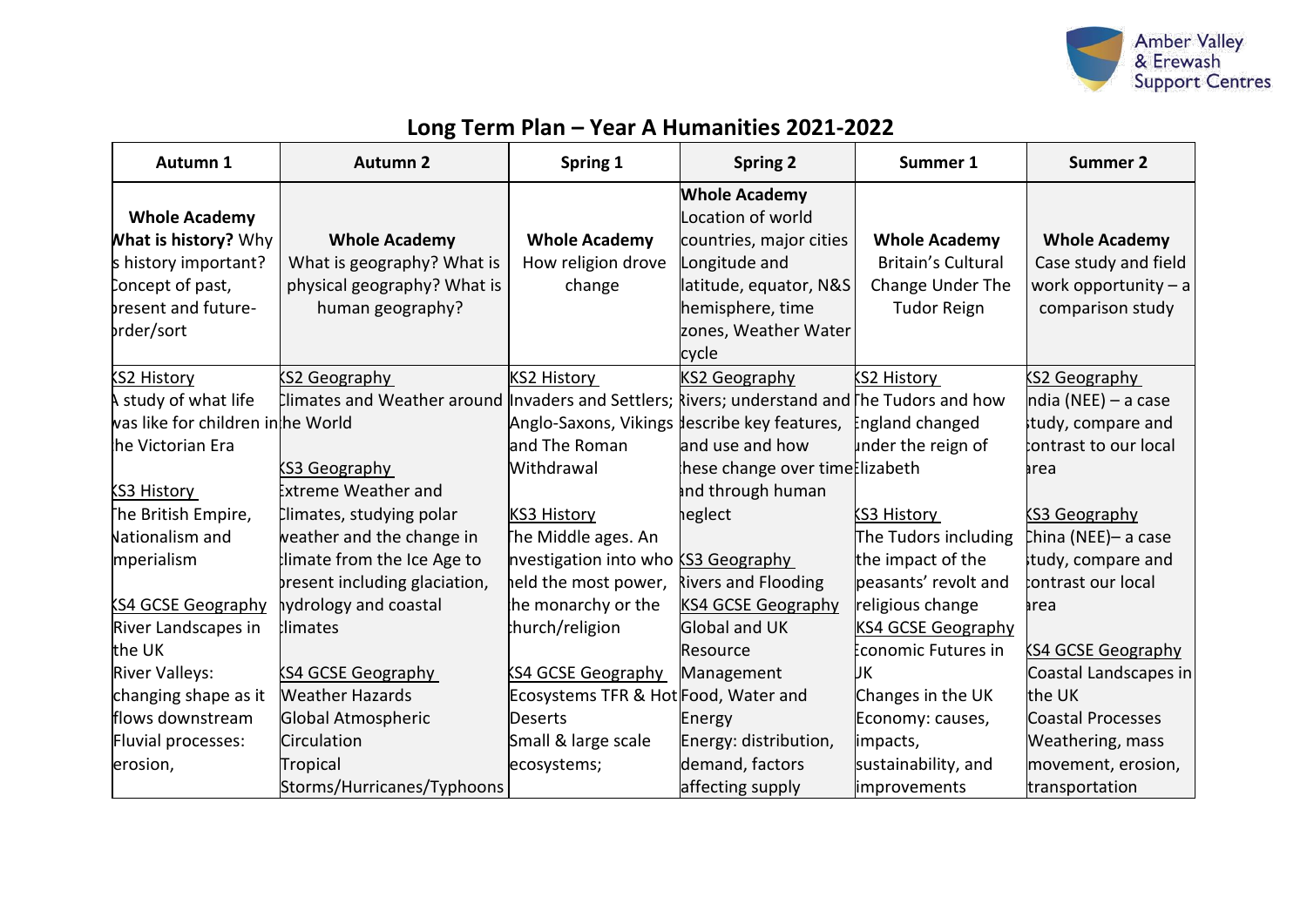

| transportation,               | Causes, Effects, preparation,     | Inter-relationships   | Energy security &      | Case Studies:                                | Coastal landforms:    |
|-------------------------------|-----------------------------------|-----------------------|------------------------|----------------------------------------------|-----------------------|
| deposition                    | monitoring and prevention         | and food chains;      | insecurity - causes,   | Bristol - Temple                             | erosional and         |
| Erosional and                 | <b>Extreme Weather Hazards in</b> | Characteristics,      | impacts and risks      | Meads                                        | depositional;         |
| depositional                  | <b>UK</b>                         | interdependence,      | Sustainability and     |                                              | Coastal management    |
|                               |                                   |                       |                        | Nottingham Lace                              |                       |
| landforms                     |                                   | adaptation, and       | strategies to increase | Market field study                           | strategies; effects   |
| Flooding: causes,             | <b>Case Studies</b>               | biodiversity;         | supply                 |                                              | and conflicts: soft   |
| effects &                     | USA: Katrina (HIC)                | opportunities and     | $52$ RE                | Case studies:                                | and hard engineering  |
| management                    | Honduras: Mitch (LIC)             | challenges;           | Why are some places    | Sweden-Malmo (HIC), methods                  |                       |
| Hard & soft                   | UK: Boscastle, Cockermouth        | Deforestation $-$     | ind journeys special?  | $Peru -$                                     |                       |
| engineering methods (HIC)     |                                   | causes                | A study and            | Chambamontera                                | Case Studies:         |
|                               |                                   | effects/impacts       | comparison of          | (LIC)                                        | Holderness Coast,     |
| Case Studies:                 | KS2 RE                            | (climate change)      | eligions.              |                                              | Happisburgh,          |
| <b>River Cherwell</b>         | How are important events          | Desertification-      |                        | KS2 RE                                       | Flamborough Head to   |
| <b>River Wharf</b>            | emembered in ceremonies?          | Causes, Effects, Risk | <b>KS3 RE</b>          | Who can inspire us?                          | Spurn head, Swanage   |
| <b>River Erewash field</b>    |                                   | Reduction             | What is a pilgrimage   |                                              | bay, Christchurch     |
| study.                        | KS3 RE                            | Sustainability &      | and are they           | KS3 RE                                       | Bay                   |
|                               | s marriage and family             | Management            | mportant?              | What is the role of                          |                       |
| <b>KS2 RE</b>                 | mportant?                         | TRF Case Studies:     |                        | religion in the 21st                         | <b>KS2 RE</b>         |
| What matters most to          |                                   | Brazil Amazon &       | SS4RE                  | Century?                                     | What does it mean to  |
| believers? A study and KS4 RE |                                   | Atlantic              | Why are some           |                                              | be Sikh?              |
| comparison of                 | Sex before Marriage?              | KS2 RE                | ourneys/pilgrimages    | KS4 RE                                       |                       |
| eligions and their            |                                   | What words of         | mportant?              | What role does                               | <b>KS3 and KS4 RE</b> |
| beliefs.                      |                                   | wisdom can guide      |                        | religion play in the UK What are the Islamic |                       |
|                               |                                   | lus?                  |                        | compared to the                              | beliefs and rituals?  |
| KS3 RE                        |                                   |                       |                        | wider world, in the                          |                       |
| What is Christianity?         |                                   | KS3 RE                |                        | 21st Century?                                |                       |
|                               |                                   | What role does        |                        |                                              |                       |
| KS4 RE                        |                                   | eligion play in Law?  |                        |                                              |                       |
| s life Sacred? The            |                                   |                       |                        |                                              |                       |
| egalities of                  |                                   | KS4 RE                |                        |                                              |                       |